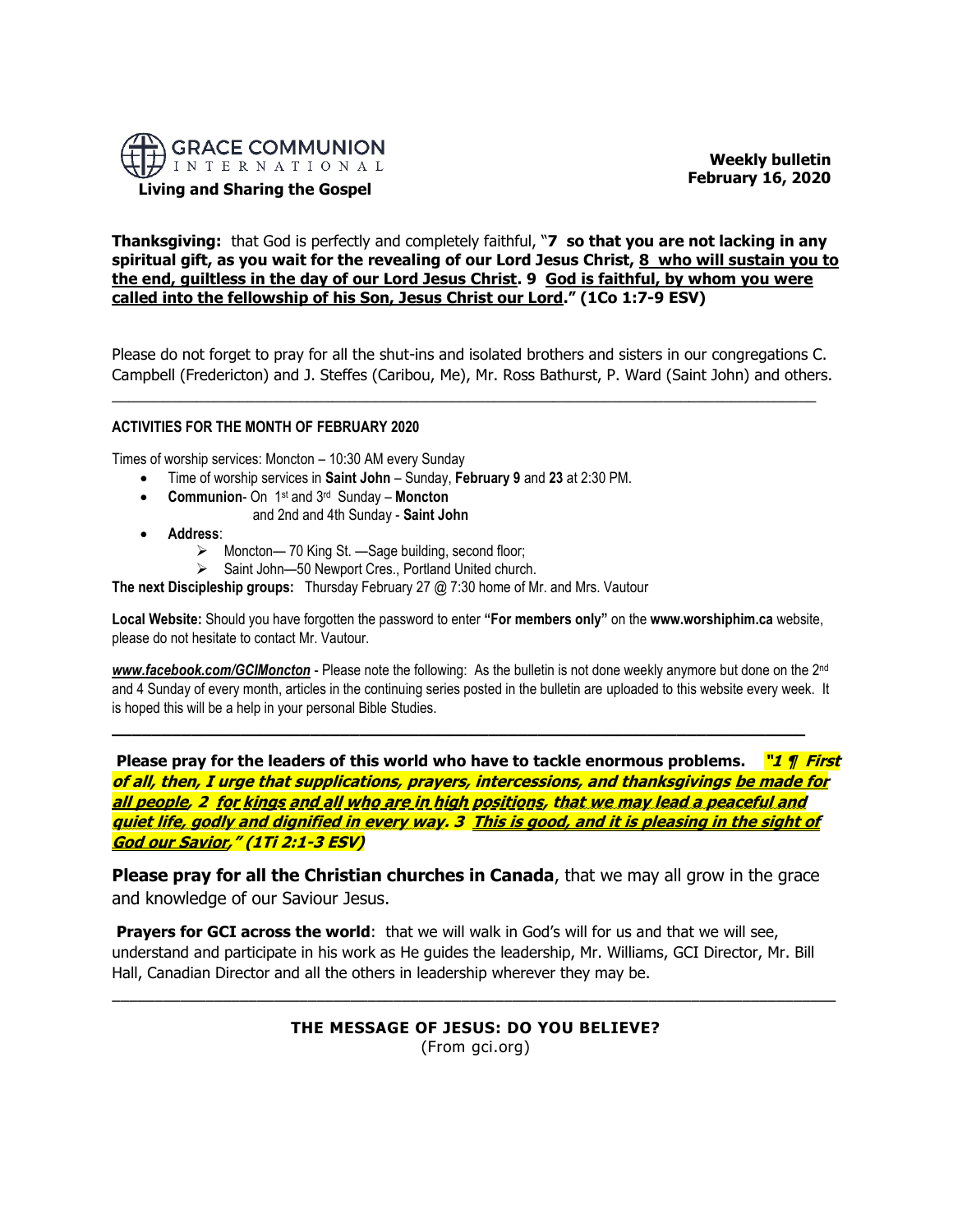

I am the resurrection and the life. He who believes in me will live, even though he dies; and whoever lives and believes in me will never die. **[\(John 11:25-26](https://biblia.com/bible/niv/John%2011.25-26)**)

They left Jerusalem and Judea because of continuing threats on the life of Jesus. Now the small group was in the region of Perea, close

to Jericho. But even here they could not get away from death. The news came by a messenger: "Lazarus is sick, and near death." Lazarus and his sisters, Martha and Mary, lived in Bethany of Judea, just east of Jerusalem. For many of the disciples, it seemed foolish to even think of going into such a dangerous area.

Jesus waited two days before announcing that they would go back to Judea. He spoke, as he often did, in figurative language: "Our friend Lazarus is asleep, and I am going to wake him up." As often happened, the disciples tried to understand Jesus' words literally. Jesus then explained, "Lazarus is dead." Thomas, not known for his cheerful and positive outlook on life, responded, "Great, let's go back into Judea and we can all die with him."

They didn't talk much as they walked to Bethany. Their hearts were heavy. They reluctantly followed Jesus into Judea. Jesus did not reassure them that nothing would go wrong. In fact, he knew that he was in the last few days of his own life.

**Martha believed**

Hearing that Jesus was coming, Martha left her sister, Mary, to continue preparing food while she went out to meet Jesus as he neared Bethany. Grief-stricken, and still in shock at what had happened, Martha shared her burden with Jesus: "If you had been here, Lazarus would still be alive. But maybe you can still do something. I know God will give you whatever you ask."

Jesus looked into Martha's eyes and said, "Your brother will be resurrected." Martha believed that there would be a future resurrection to life. She had heard Jesus speak of it, and felt that he was comforting her now. "I know, Jesus. I know that he will be resurrected at the last day."

This was the setting for the words Jesus now spoke: Words of comfort that Christia ns hear at funerals, as corpses await burial. Words that have been preached from tens of thousands of pulpits. Words that millions have memorized. John records them. "I am the resurrection and the life. He who believes in me will live, even though he dies: and whoever lives and believes in me will never die" **[\(John 11:25-26](https://biblia.com/bible/niv/John%2011.25-26)**).

Jesus did not preach these words at a gravesite, or in an open-air stadium at an evangelistic rally. It was a one-to-one conversation with Martha. He looked at her and explained: "I am life. Life is me. The resurrection—it's me."

Most of us usually end our recitation of **[John 11:25-26](https://biblia.com/bible/niv/John%2011.25-26)** without including the last sentence. The last sentence is a question that reminds us that Jesus originally spoke these words to Martha. But the last sentence is much more than just a question for Martha. These probing words are a call to all who will follow Jesus. These words are a challenge to you and me: "Do you believe this?"

Here is the gospel. God, in the person of Jesus, came to die that we might live. Jesus was and is God. The second Person of the triune Godhead came in the flesh, lived among us and went to the cross for our salvation.

We struggle with sin. We are helpless in the face of sickness and death. We are captives of time and space, knowing that death will have its way with each of us. We know that our own sin, our sinful condition, sentences us to death. It is inevitable. Each of us, on our own death row, awaits our date with death.

But there is good news. We can be pardoned. We can be rescued from our hopeless condition and the sentence of death. God came from outside of time and space, and entered into it. He came from immortality to mortality. He took a body of flesh and empowered that body with his divinity. To rescue us. To save us. Do you believe?

# **"Who am I?"**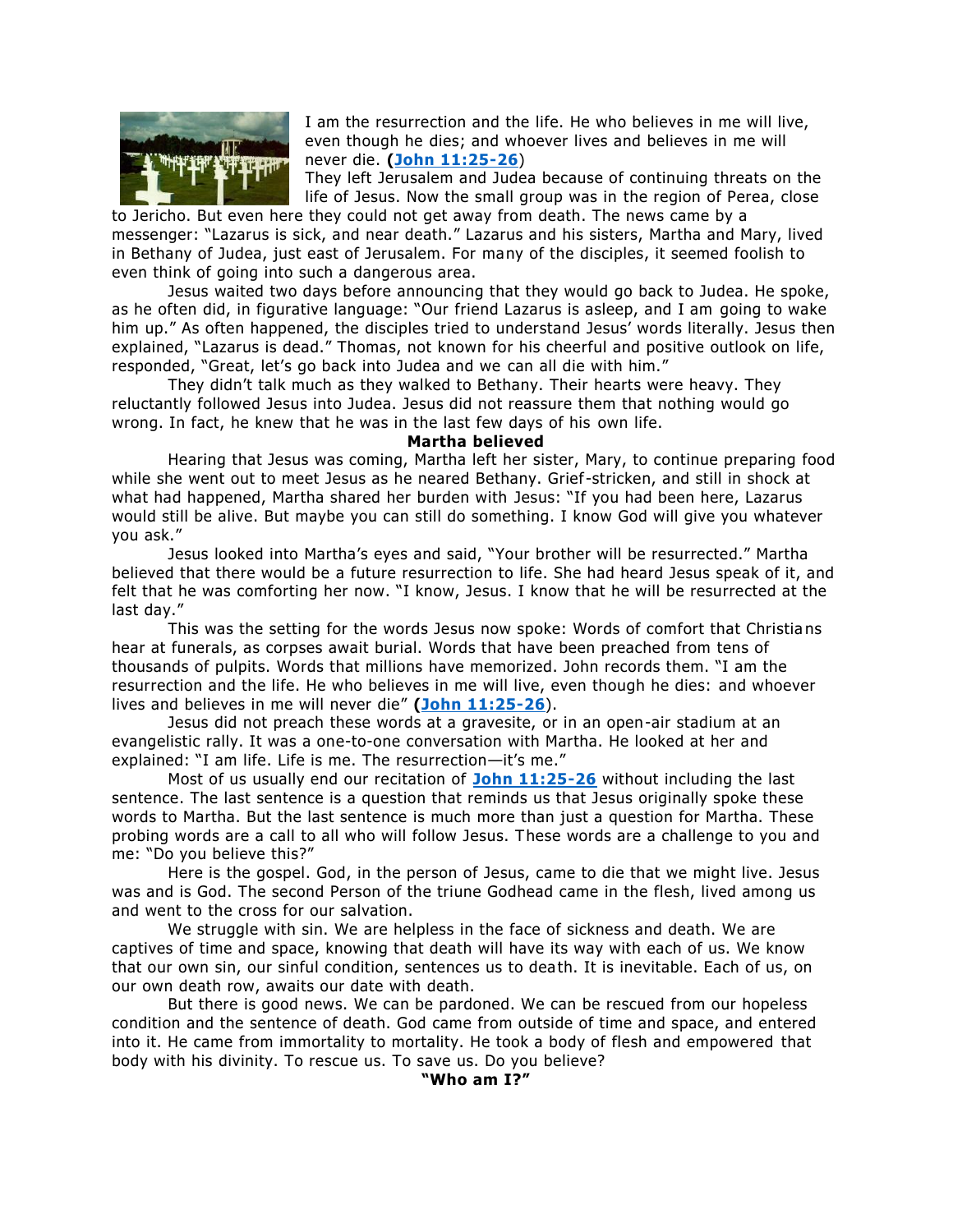Martha affirmed a statement of faith remarkably similar to the one voiced by Peter at an earlier time. Jesus had also pressed Peter to make a commitment (**[Matthew 16:13-16](https://biblia.com/bible/niv/Matt%2016.13-16)**). He asked Peter, "Who am I, Peter?"

Peter responded, "You are the Messiah, the Son of the living God." Martha had an equally faith-filled response: "You are the Christ, the Son of God."

Neither Martha nor Peter said anything about what a good example Jesus was. They did not explain that Jesus was a respected teacher of values and ethics. They said nothing about Jesus' prophecies, nor did they speak of his healings. They both affirmed that he was and is the Christ, the Son of God.

Both Peter and Martha knew about Jesus. They had spent time with him, and they had observed him. They watched him and came to know much about him. But Jesus eventually pressed them for a more intimate and lasting commitment. Jesus Christ wanted to know if they believed. He wants nothing less from us. Do you believe?

Perhaps the Jesus you know is a Jesus you know about. You may know about his life and his teachings. You may know his parables. You may have studied what he said about the future. You may be interested in the date of his second coming. Perhaps you have been taught that he came to set us an example, and if you can only do what he did, then you will be good enough to be given salvation.

But, do you believe that Jesus Christ is the Son of God, the only source of life? Does that belief change your

life?

### **Come to Christ**

You know how the story of Jesus, Mary, Martha and Lazarus ends. After Jesus' conversation with Martha, Mary also left the house to see Jesus. She also told him that if he had been there, surely he wouldn't have let Lazarus die.

Death and grieving were everywhere. Mary and Martha were in tears, their friends were weeping. It was the custom to hire mourners, who wailed and shrieked in the background. The air was heavy with hopelessness. Life was in their midst in the person of Jesus, but death controlled and ruled their attitudes.

### **Jesus Is God**

1. Jesus came to live with us, adding humanity to his divinity, to save us from sin. He was God-man. He was not simply a teacher, a prophet, a reformer, a rabbi, a wise man, a miracle worker, or a moral teacher setting a good example. He was God in the flesh: Emmanuel—God with us. 2. Salvation is through him and by him. Jesus taught that we must come to him, we must follow him. He pointed us to himself. He told us that he is the bread of life, he is the light of the world, he is the resurrection and the life, he is the way, the truth and the life. We must come to the Father by and through him. Only God in the flesh would make those claims. 3. Jesus accepted worship. Thomas, who had been skeptical, upon seeing

and believing, fell at Jesus' feet and worshiped. "My Lord and my God," he said.

4. Jesus claimed to be the Messiah promised in the Old Testament. He proclaimed that he would return again in glory.

5. Jesus claimed equality with God. To know him, to see him, to believe in him and to honor him was to do the same to God.

6. Jesus forgave sin. He claimed authority over the old covenant law. He had power over natural law. He healed, and he gave life.

7. Jesus is God. He can transform you and me, and our lives. Only God can give us a new life, heal us and forgive us. Because Jesus was and is God, his death on the cross was enough to pay for your sins and for mine. The question is not, "Who was Jesus?" The question is, "Who *is* Jesus?" And the next question is: Do you believe?

Jesus Christ knew that he, too, would soon meet death— and overcome it. He knew that through his own death and resurrection, he would solve the problem for everyone else. He would claim victory for all who would believe in him.

When he came to the tomb and asked them to take away the stone that sealed it, they thought he wanted to see the body. Martha protested: "But he has been dead four days. The body is decomposing and it stinks horribly.'"